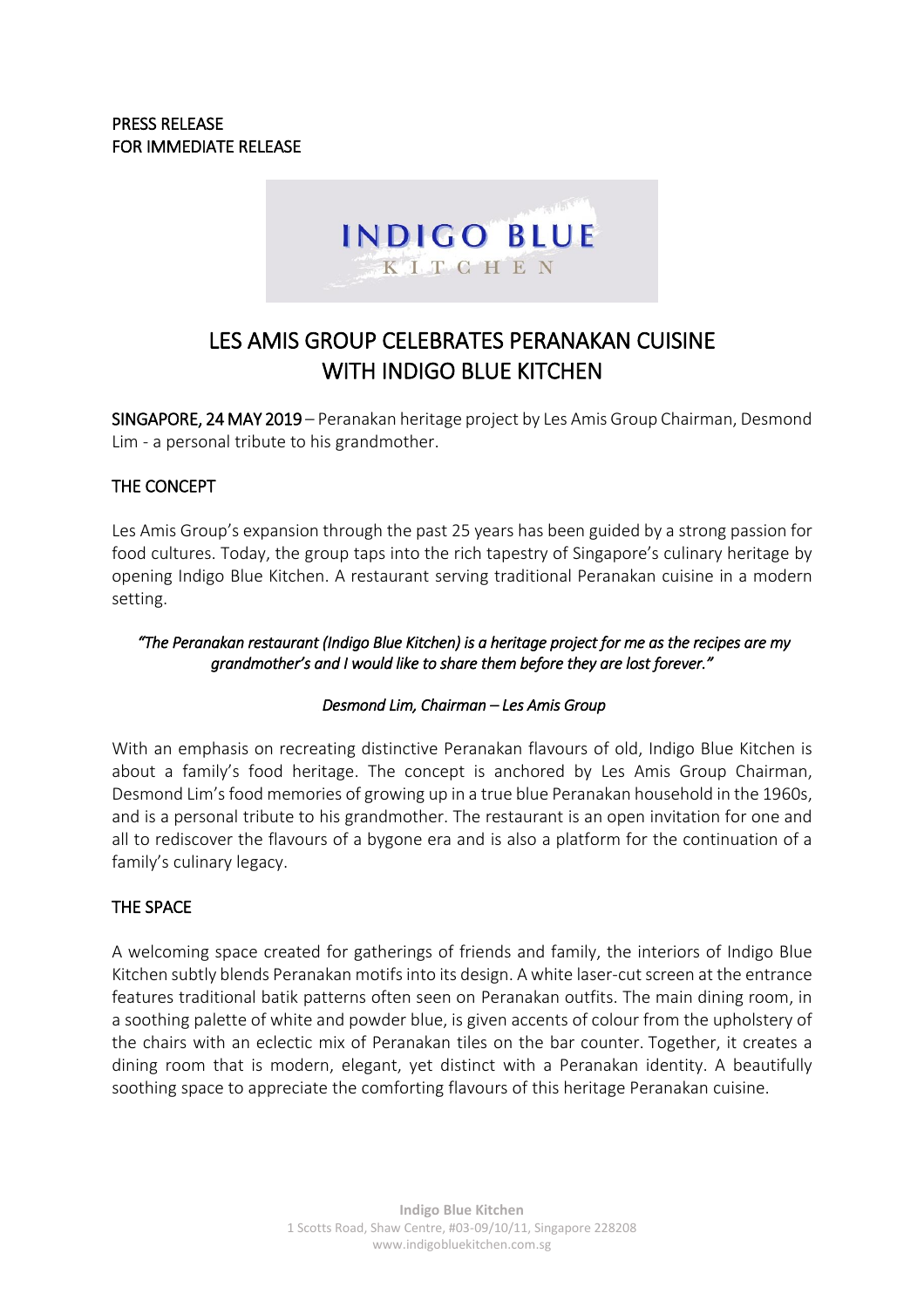# THE CUISINE

Taking centre stage are comforting Peranakan classics from his childhood years. The dishes at Indigo Blue Kitchen are inspired by recipes from the matriarchs of old but fine-tuned for the modern palette by a passionate team of young local chefs.

Helming the restaurant is 28 year-old chef Chong Jun Xiang, he may not be Peranakan, but benefits from the personal mentorship of Desmond Lim and his cousin, Gloria Teo who plays a menu consultant role.

*"Peranakan recipes are very personal as they differ from family to family. The recipes are not written out but passed down by taste and word of mouth, from one generation to the next. The cuisine is extremely labour intensive, intricate and precise. A lot of love goes into every process of preparation and cooking."* 



*Chong Jun Xiang, Head Chef - Indigo Blue Kitchen* 

*Picture (L – R): Bakwan Kepiting Soup, IB's Nonya Poh Piah, Apom with Three Pengats* 

Signature items on the menu include IB's Nonya Poh Piah (\$16 for one roll) which differs from most versions found in Peranakan restaurants in Singapore. Here at Indigo Blue Kitchen, freshly made egg skins are used to wrap the flavoursome filling made of turnip, bamboo shoot, pork belly and fried bean curd; braised in a rich prawn, pork and fermented bean paste and garlic sauce. The dish is served with a variety of condiments which include Chinese lettuce, beansprouts, cucumber, coriander, omelette strips, Chinese sausage, and dried sole fish sprinkle amongst others.

Other classics include **Bakwan Kepiting Soup (\$22)** – featuring plump hand-rolled balls of crab, prawn, minced pork and julienne bamboo shootsserved in a robust chicken, pork & crustacean broth. With a kilogram of fresh handpicked crab going into making just twenty of these balls. Satay Babi Lemak (\$20) – an addicting dish of pork stir-fried in candlenut spice paste and coconut cream; and the Otah-Otah Jantan (\$24) containing cubes of fish, fish balls and beancurd puffs stuffed with fish paste, simmered in a rich mildly spiced turmeric curry with finely shredded turmeric leaves. For a sweet ending, sample the almost-forgotten dessert of Apom with 2 Pengats (\$16 for 6 pieces) – fluffy rice pancakes served with D24 durian, and banana cooked in gula melaka and coconut milk.

Come and dine with us as we recreate the tastes, flavours and memories of a bygone era; a recollection of fond memories of dining at home with the family.

## - END -

**Indigo Blue Kitchen** 1 Scotts Road, Shaw Centre, #03-09/10/11, Singapore 228208 www.indigobluekitchen.com.sg